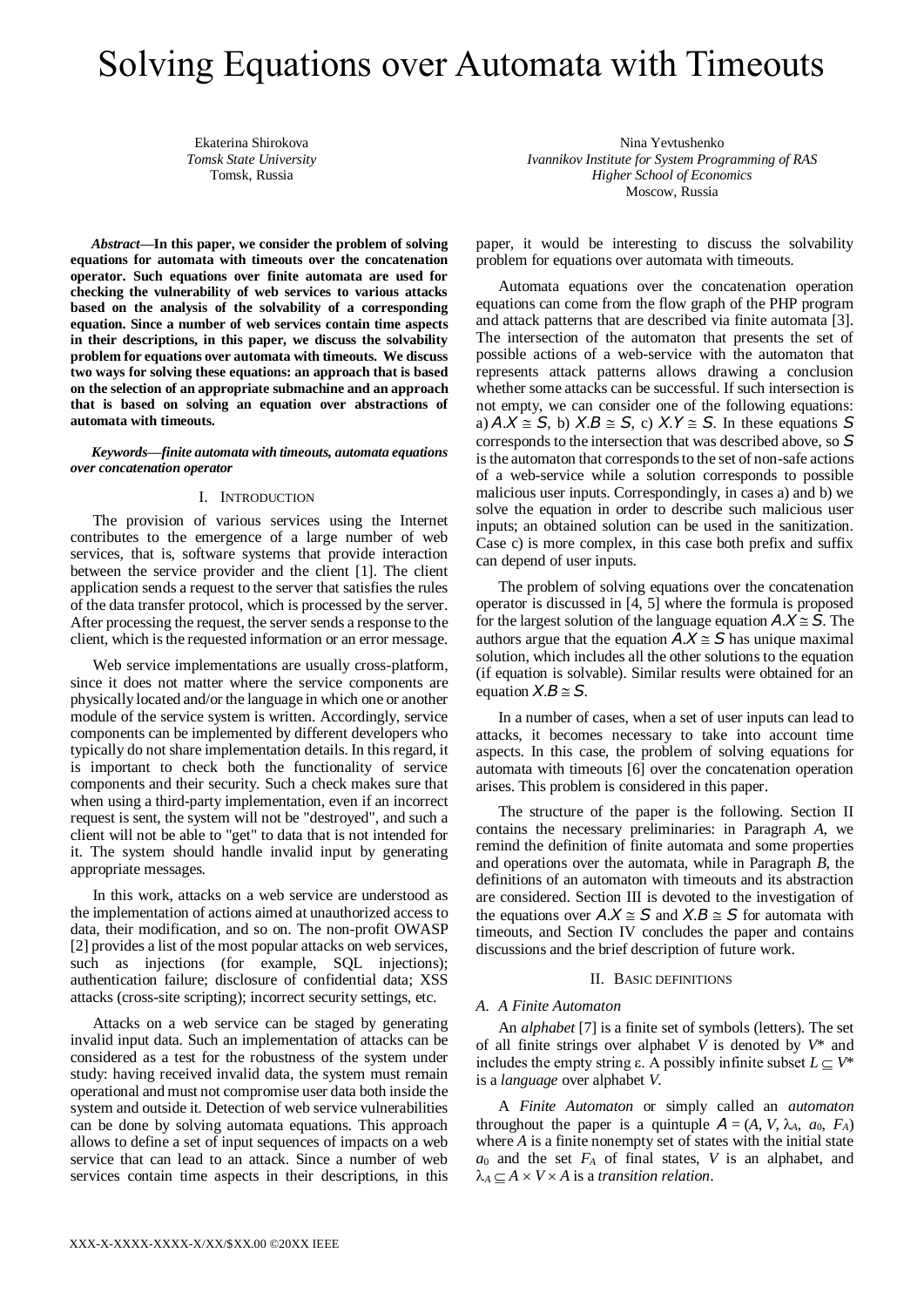An automaton  $\langle A', V, \lambda', A, a_0, F'_{A} \rangle$  is a *submachine* of the automaton *A* if  $A' \subseteq A$ ,  $\lambda'_A \subseteq \lambda_A$ , and  $F'_A \subseteq F_A$ . As usual, the transition relation  $\lambda_A$  of the automaton A is extended to sequences of actions over the alphabet *V*. A state *a'* is *reachable* from state *a* in *A* if there exists a sequence of consecutive transitions from state *a* to *a*. An automaton is *connected* if each state  $a \in A$  is reachable from the initial state.

Given a sequence  $\alpha$  over alphabet *V*,  $\alpha$  is accepted by *A* if  $\alpha$  labels a sequence of transitions from the initial state to a final state. The *language* accepted by *A*, denoted *LA*, is the set of all accepted sequences of *A*. Two automata *A* and *B* are *equivalent*, written  $A \cong B$ , if  $L_A = L_B$ .

An automaton *A* is *deterministic* if for each pair  $(a, v) \in A \times V$  there exists at most one state  $a' \in A$  such that  $(a, v, a') \in \lambda_A$ ; otherwise, an automaton A is *nondeterministic*. In other words, an automaton *A* is *nondeterministic* if there exist  $a \in A$  and  $v \in V$  such that there are two different transitions  $(a, v, a')$ ,  $(a, v, a'') \in \lambda_A$  where  $a' \neq a''$ .

Given a nondeterministic automaton  $A = (A, V, \lambda_A, a_0, F_A)$ , there exists an equivalent deterministic automaton obtained from *A* by applying the so-called subset construction [7].

The *concatenation* of the automaton  $A = (A, V, \lambda_A, a_0, F_A)$ with the automaton  $B = (B, V, \lambda_B, b_0, F_B)$  is the automaton *A.B* such that the language accepted by *A.B* contains each string  $\alpha\beta$  such that  $\alpha \in L_A$  and  $\beta \in L_B$ . In this case, *A* is called the *prefix* of *A.B*, *B* is called the *suffix* of *A.B.* Formally [8],  $A.B = (A \cup B, V, \lambda_s, a_0, F_s)$  where  $F_S = F_B$  if  $b_0 \notin F_B$  or  $F_S = F_A \cup F_B$  if  $b_0 \in F_B$ . A transition relation  $\lambda_s$  is defined in the following way:

- 1. For each  $s \in A \setminus F_A$ , i.e., for each transition of the automaton *A* from a non-final state *s*, under action *v* we add a transition of *A* from state *s* under action *v* into the automaton *A.B*.
- 2. For each  $s \in F_A$ , i.e., for each transition of the automaton *A* from final state *s* under action *v*, and for a transition of the automaton  $\bm{B}$  from initial state  $b_0$  under action  $v$  we add two transitions into the automaton *A.B*: a transition of *A* from state *s* under action  $v$  and a transition of  $\bm{B}$  from state *b*<sup>0</sup> under action *v*.
- 3. For each  $b \in B$ , i.e., for each transition of the automaton  $B$ from state *b* under action *v* we add a transition from state *b* under action *v* into the automaton *A.B*.

Thus, *A.B* starts by stimulating *A*. When *A.B* reaches a final state of *A*, *A.B* starts stimulating *B* and this final state of *A* becomes the initial state of *B*. If the initial state of *B* is final then a final state of *A* is a final state of the concatenation. We also note that even in the case when *A* and *B* are deterministic automata the concatenation can still be nondeterministic according to the second rule of the concatenation construction.

Let *L*<sup>1</sup> and *L*<sup>2</sup> be languages on the alphabet *V*. The *right quotient* [5] of  $L_1$  with  $L_2$  is defined as  $L_1/L_2 = {\alpha : \alpha \beta \in L_1 \text{ for }}$ some  $\beta \in L_2$ . The *left quotient* of  $L_1$  with  $L_2$  is defined as  $L_2/L_1 = {\beta : \alpha\beta \in L_1 \text{ for some } \alpha \in L_2}.$ 

## *B. An Automaton with Timeouts*

In this paper, a *timed automaton A* is an automaton with timeouts, i.e. a 6-tuple  $(A, a_0, F_A, J, \lambda_A, \delta_A)$ , where *A* is a finite

non-empty set of states with the initial state  $a_0$ ,  $F_A \subseteq A$  is a set of final states, *J* is an alphabet of (input) actions,  $\lambda_A \subset A \times J \times A$  is a transition relation,  $\delta_A: A \to A \times (N \cup \{\infty\})$ is a timeout function that determines the number of time units when the automaton can leave a current state without executing an action. If  $\delta_A(a)\psi_N = \infty$ , then the timed automaton stays at state *a* until an action is executed. The timeout at state *a* is denoted as *Ta*. In this paper, timed automata are considered in which all final states have infinite timeouts.

The timed automaton has an internal (clock) variable with non-negative integer values and indicates the time elapsed since the current state was reached. If a transition  $(a, j, a') \in \lambda_A$ , then the timed automaton A being in the state *a* changes its state to *a'* after executing the action *j*; the corresponding timed variable takes the value 0.

If for each pair  $(a, j) \in A \times J$  there is at most one state  $a' \in A$  such that  $(a, j, a') \in \lambda_A$ , then the timed automaton *A* is called *deterministic*. Otherwise, the timed automaton is called *non-deterministic*. We further consider only deterministic timed automata.

A timed (input) symbol (action) is a pair  $(j, t) \in J \times Z_0^+$ , where  $Z_0^+$  is the set of non-negative integers. The timed symbol  $(i, t)$  indicates that the action  $j$  is executed at the time instance when the value of the timed variable is *t*. The sequence  $\alpha = (i_1, t_1)(i_2, t_2)...(i_n, t_n)$  where  $t_1 \geq 0$  and  $t_i \geq t_{(i-1)}$ ,  $i = 2, \ldots, n$ , of timed symbols is called a *timed (action) sequence* of length *n*. A timed action  $(i, t)$  is accepted by timed automaton *A* at state  $a_1$  if *j* is a defined action at state  $a_1$  and *t* is less than the timeout at this state. Let  $t_0 = 0$ . A timed sequence  $\alpha = (j_1, t_1)(j_2, t_2)...(j_n, t_n)$  is accepted by timed automaton  $\bf{A}$  at state  $a_1$  if there exists a sequence of states  $a_2, \ldots, a_n$  such that  $(a_k, j_k, a_{k+1}) \in \lambda_A$  and  $(t_k - t_{k-1})$  is less than the timeout at state  $a_k$ ,  $k = 1, \ldots, n$ . The set of all accepted timed sequences of  $\vec{A}$  in the initial state  $a_0$  is a *language* (*behavior*) *L<sup>A</sup>* of timed automaton *A*.

The *concatenation* of the timed automaton  $A = (A, a_0, F_A, A_0)$ *J*,  $\lambda_A$ ,  $\delta_A$ ) with the timed automaton  $\mathbf{B} = (B, b_0, F_B, J, \lambda_B, \delta_B)$ is the timed automaton *A.B* such that the language accepted by *A.B* contains each timed string αβ such that  $α = (i_1, t_1)$  $(j_2, t_2)...(j_n, t_n) \in L_A$  and  $\beta = (j_{n+1}, t_{n+1}-t_n)(j_{n+2}, t_{n+2}-t_n)...$  $\ldots$  $(j_{n+k}, t_{n+k} - t_n) \in L_B$ . Similar to classical automata, in this case, *A* is called the *prefix* of *A.B*, *B* is called the *suffix* of *A.B*.

The operations over automata with timeouts are not well defined and in order to formally define the concatenation of automata with timeouts we adapt the notion of an abstraction that was proposed for finite state machines with timeouts [6, 9] and will use this abstraction when solving equations over such automata. In this paper, it is proposed to construct a Î-automaton that in some cases, corresponds to the behavior of a timed automaton. Such an automaton has transitions over abstract action Î that correspond to elapsing one time unit [7].

Consider a deterministic timed automaton  $A = (A, a_0, F_A, A_0)$ *J*,  $\lambda_A$ ,  $\delta_A$ ). The corresponding  $\hat{\mathbf{l}}$ -automaton is  $\mathbf{A} \hat{\mathbf{l}} = (A\hat{\mathbf{i}}, J\hat{\mathbf{i}}, \lambda_A \hat{\mathbf{i}}, J\hat{\mathbf{j}})$  $(a_0, 0)$ ,  $F_A$ ) where  $J\hat{i} = J\cup {\hat{i}}$  while the set of states has a state  $(a, t)$  where  $t$  is a non-negative integer if there is a finite timeout  $T_a$  at state *a* that is bigger than *t*. If the timeout  $T_a$  at state  $a$  is the infinity, then there is state  $(a, 0)$  in the automaton *A*î. If  $\delta_A(a) = (a', T_a)$  and the timeout  $T_a < \infty$ , then timeout transition from state *a* to state *a'* is transformed to a sequence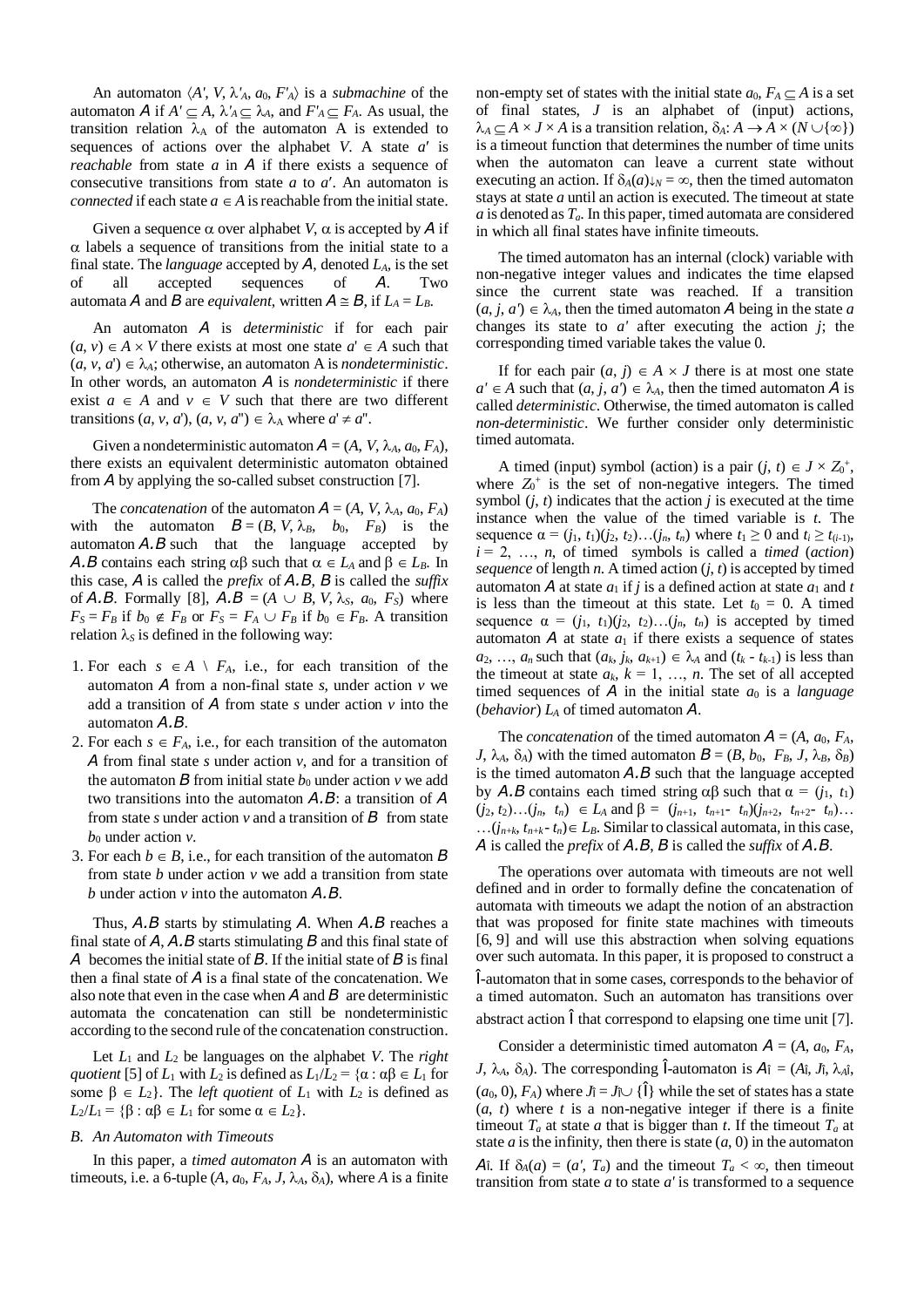((*a*, 0), Î, (*a*, 1)) ((*a*, 1), Î, (*a*, 2))…((*a*, *T<sup>a</sup>* - 1), Î, (*a'*, 0)) of transitions, where all intermediate states  $(a, t)$ ,  $t = 1, \ldots, T_a - 1$ , are not final and «copies» of the state *a*, have the same transitions under  $j \in J$  as the state *a*.

The set of all accepted sequences of  $A$ <sup> $\hat{i}$ </sup> in the initial state  $(a_0, 0)$  is a *language* (*behavior*)  $L_A$ <sup> $\hat{0}$ </sup>  $\hat{1}$ -automaton is  $A\hat{1}$ .

**Proposition 2.1** Given a timed automaton *A*, a corresponding Î-automaton *A*<sup>Î</sup> accepts a sequence  $\hat{I}^{t_1}j_1\hat{I}^{t_2}j_2\ldots\hat{I}^{t_n}j_n$  at state  $(a, 0)$  if and only if timed automaton *A* accepts a sequence  $(j_1, t_1)(j_2, t_2 - t_1)...(j_n, t_n - t_{n-1})$  at state *a*.

Consider an example. A timed automaton *A* and its corresponding Î-automaton *A*<sup>Î</sup> are shown in Fig. 1(a) and Fig. 1(b). The timed automaton *A* in states  $a_0$  and  $a_1$  can stay infinitely long until an action is executed. In Î-automaton *A*Î, these states correspond to the states  $(a_0, 0)$  and  $(a_1, 0)$ . In the state  $a_2$ , a timeout transition to state  $a_0$  is defined. Thus, if the action  $j_2$  is not executed by timed automaton  $\overline{A}$  in state  $a_2$ within three time cycles, then  $\vec{A}$  will move to state  $a_0$ . The timeout transition from state  $a_2$  to state  $a_0$  corresponds to the chain of transitions  $((a_2, 0), \hat{1}, (a_2, 1)) ((a_2, 1), \hat{1}, (a_2, 2))$  $((a_2, 2), \hat{1}, (a_0, 0))$  in the  $\hat{1}$ -automaton  $A_{\hat{1}}$ . States  $(a_2, 1)$  and  $(a_2, 2)$  are «copies» of the state  $a_2$ , that is there are the same transitions under  $j_2$  as at the state  $(a_2, 0)$ .



Fig. 1. (a) Timed automaton *A*; (b) Corresponding  $\hat{I}$ -automaton  $A\hat{I}$ 

The *concatenation* of the  $\hat{\textbf{l}}$ -automaton  $A\hat{\textbf{l}} = (A\hat{\textbf{l}}, J\hat{\textbf{l}}, \lambda_A\hat{\textbf{l}}, J\hat{\textbf{l}})$  $(a_0, 0)$ ,  $F_A$ ) with the  $\hat{I}$ -automaton  $B_{\hat{I}} = (B_{\hat{I}}, J_{\hat{I}}, \lambda_{\hat{B}})$ ,  $(b_0, 0)$ ,  $F_B$ ) is the automaton  $A_i$ .  $B_i$  such that the language accepted by  $A_1$  *B* contains each string  $\alpha\beta$  such that  $\alpha = \hat{\mathbf{l}}^{t_1}j_1 \hat{\mathbf{l}}^{t_2}j_2...$ ... $\hat{\mathbf{l}}^{t_n} j_n \in L_A$  and  $\beta = \hat{\mathbf{l}}^{t_{n+1}-t_n} j_{n+1} \hat{\mathbf{l}}^{t_{n+2}-t_n} j_{n+2} \dots \hat{\mathbf{l}}^{t_{n+k}-t_n} j_{n+k} \in L_B$ . Similar to classical automata, in this case,  $A$ î is called the *prefix* of  $A_1$ *. B* $_1$ *, B* $_1$  is called the *suffix* of  $A_1$ *. B* $_1$ *.* 

**Proposition 2.2** Given timed automata *A* and *B*.  $(A.B)$  $\hat{i} \cong A\hat{i}$ *.B* $\hat{j}$ , the  $\hat{i}$ -abstraction of the concatenation *A* and *B* is the concatenation of corresponding Î-automata *A*<sup>Î</sup> and *B*Î.

## III. SOLVING TIMED AUTOMATA EQUATIONS

In this paper, we consider two types of automata equations over the concatenation operator:  $A \cdot X \cong S$  and  $X \cdot B \cong S$  where the timed automaton  $X$  is the unknown. We can also consider the corresponding inequalities  $X.B \leq S$  and  $A.X \leq S$ .

The timed automaton *Largest* is called the *largest solution* to an equation  $A \cdot X \cong S$  ( $X \cdot B \cong S$ ) if it contains every solution of the equation.

We discuss two ways for solving these equations.

*A. Solving an equation by the use of submachines*

An algorithm for solving the equation  $A.X \cong S$ , has the following steps.

- 1. For the timed automaton  $S$  with the initial state  $s_0$  we check whether there is a submachine *A'* with the initial state *s*<sup>0</sup> that is equivalent to *A*.
- 2. If such submachine *A'* exists, then it is necessary to add to the largest solution *Largest* each submachine of the timed automaton *S* with the initial state *a*, where *a* is the final state of the submachine *A'*.
- 3. We construct the concatenation of the timed automata *A* and *Largest*. If the concatenation is equivalent to *S* then *Largest* is the largest solution to the equation  $A.X \cong S$ ; otherwise, the equation is unsolvable.

**Proposition 3.1** The automaton with timeouts obtained in Step 2, is the largest solution to the inequality  $A.X \leq S$ .

The procedure for constructing a largest solution to the equation  $X.B \cong S$  is a bit different from the above. For initial state *s*<sup>0</sup> of the timed automaton *S*, it is necessary to check whether there is a submachine  $X'$  with an initial state  $s_0$ , such that  $X'.B \cong S$ . Each such submachine  $X'$  (if it exists) is added to the largest solution *Largest*. Finally, it is necessary to assure that the timed automata *Largest.B* and *S* are equivalent.

## *B. Solving an equation using the abstractions*

Another way for solving the equation  $A.X \cong S(B.X \cong S)$ is to use the corresponding abstractions for which the left (right) quotient operation [4, 5] is well developed.

**Proposition 3.2** Timed automaton  $X'$  is a solution to the equation  $A.X \cong S$  if and only if  $\hat{I}$ -automaton  $X'$  is a solution to the equation  $A_1$ *.X* $_1 \cong S_1$ *.* 

**Proposition 3.3** Timed automaton  $X'$  is a solution to the equation  $B.X \cong S$  if and only if  $\hat{I}$ -automaton  $X'$  is a solution to the equation  $B_1 \cdot X_1 \cong S_1$ .

Consider an example of finding a solution to a timed automata equation  $A.X \cong S$ . The timed automaton *A* and the corresponding Î-automaton *A*<sup>Î</sup> are shown in Fig. 1. The timed automaton *S* and the corresponding Î-automaton *S*<sup>Î</sup> are shown in Fig. 2.